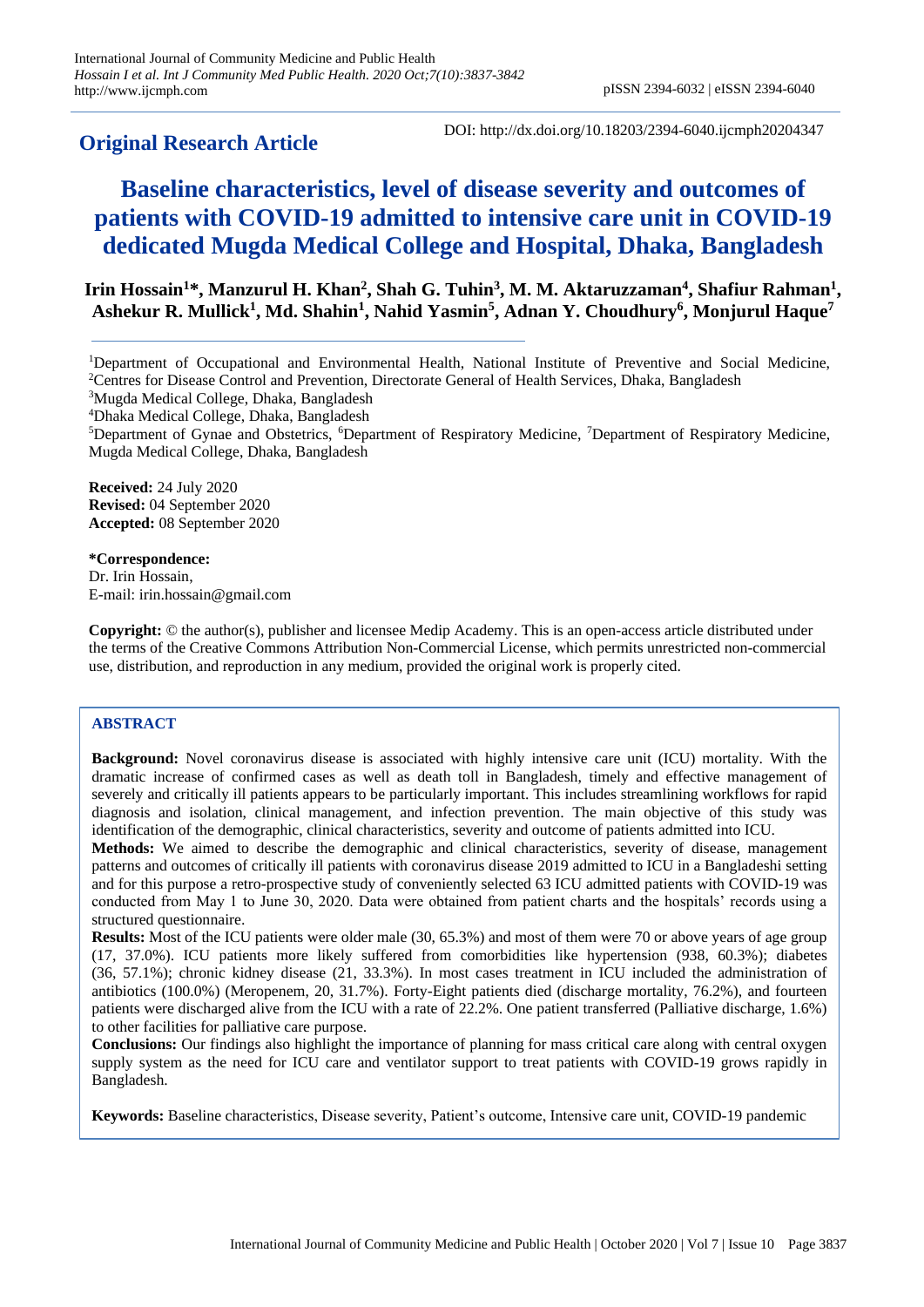#### **INTRODUCTION**

COVID-19 was firstly reported in Wuhan, Hubei Province, China at the end of  $2019$ .<sup>1,2</sup> Currently, it is breaking out globally. <sup>3</sup> As of July 17, COVID-19 has cause over 10.12 million infections and over 0.5 million deaths around the world4,5,6. In Bangladesh, more than 0.13 million patients infected with COVID-19 died.<sup>4,5</sup> Novel coronavirus disease 2019 (COVID-19), now characterized as a pandemic by the World Health Organization.<sup>3,7</sup> Infection rates and deaths worldwide increased exponentially. Initial studies from China and Italy showed mortality ranging from 26% to 62% in critically ill patients with COVID-19. Studies from Seattle and New York reported overall mortality ranging from 23% to 50%.<sup>8-11</sup>

Pandemic severe acute respiratory syndrome coronavirus 2 (SARS-CoV-2) is associated with highly intensive care unit (ICU) mortality.<sup>12</sup> With the dramatic increase of confirmed cases of coronavirus disease (COVID-19) and the increasing death toll in Bangladesh timely and effective management of severely and critically ill patients appears to be particularly important.3,4 The ICU community needs to prepare for the challenges associated with the coronavirus disease 2019 (COVID-19) pandemic. <sup>13</sup> This includes streamlining workflows for rapid diagnosis and isolation, clinical management, and infection prevention. 14

It will also require that ICU practitioners, hospital administrators, governments, and policy makers prepare for substantial increases in critical care bed capacity, with a focus on infrastructure and supplies and staff management. 13,14 We aimed to describe the demographic and clinical characteristics, severity of disease, management patterns and outcomes of critically ill patients with coronavirus disease 2019 (COVID-19) admitted to ICU in a Bangladeshi setting. The main objective of this study was identification of the demographic, clinical characteristics, severity and outcome of patients admitted into ICU.

#### **METHODS**

#### *Study population, setting, and design*

We conducted a retro-prospective study of 63 patients with COVID-19 admitted to the ICU (Intensive Care Unit) of COVID-19 dedicated Mugda Medical College and Hospital, Dhaka, Bangladesh from May 1 to June 30, 20. Admission into the ICU occurred at the discretion of the attending critical care physician, but general criteria included all patients with confirmed COVID-19 infection who were requiring rapidly increasing oxygen therapy. All consecutive patients with laboratory confirmed COVID-19 infection who were admitted to the selected ICU during the study period were enrolled.

#### *Sampling technique*

In between the time frame total 63 patients with COVID-19 infection got admitted into ICU of Mugda Medical College and Hospital for treatment purpose. These 63 patients were conveniently selected as study population.

#### *Data collection*

Data were obtained from patient charts and the hospitals' admission records using a structured questionnaire which was adopted from Novel Coronavirus (COVID-19 Rapid Version) by Global COVID-19 Clinical Platform which was previously used for same purpose in United Kingdom15 and China16. Demographic data, patient's comorbidities, treatment protocols, sign-symptoms, inhospital complications and clinical outcomes of ICU patients were collected throughout each patient's hospital admission.

#### *Statistical analysis*

The level of significance was set at 0.05. Statistical package for the social sciences (SPSS) 26.0 was used to analyze the data.

#### **RESULTS**

Demographic details of the included 63 patients are shown in the Table 1.

Health care workers were less likely admitted to the ICU (6, 9.5%). ICU patients more likely suffered from comorbidities; hypertension (38, 60.3%); diabetes (36, 57.1%); chronic kidney disease (21, 33.3%) (Table 1).

The treatment in ICU included the administration of antibiotics (100.0%) (meropenem, 20, 31.7%), experi mental drug (enoxaparin sodium, [37, 58.7%]), glucocorticoid therapy (35, 55.6%), antimalarial agent (hydroxychloroquine sulphate, [11, 17.5%]), CRRT (continuous renal replacement therapies) (14, 22.2%), antiviral therapy (10, 15.9%), oxygen inhalation (100%), invasive mechanical ventilation (15, 23.8%), noninvasive ventilation (10, 15.9%), extracorporeal membrane oxygenation (1, 1.6%) and they also more likely suffered from in-hospital complications (ARDS 47, 74.6%); pneumonia (28, 44.4%); acute cardiac injury (17, 26.9%); acute kidney injury (10, 15.9%); and arrhythmia (4, 6.3%) (Table 1).

Out of 144 study participants, 111 (77%) were aware that dog bite causes disease while 33 (23%) were not aware that dog bite causes disease.

On the basis of appearance of symptoms about 96.8% (61) were symptomatic and only 3.2% (2) were asymptomatic. Distribution of patient according to appearance of sign symptoms were enlisted in Table 1.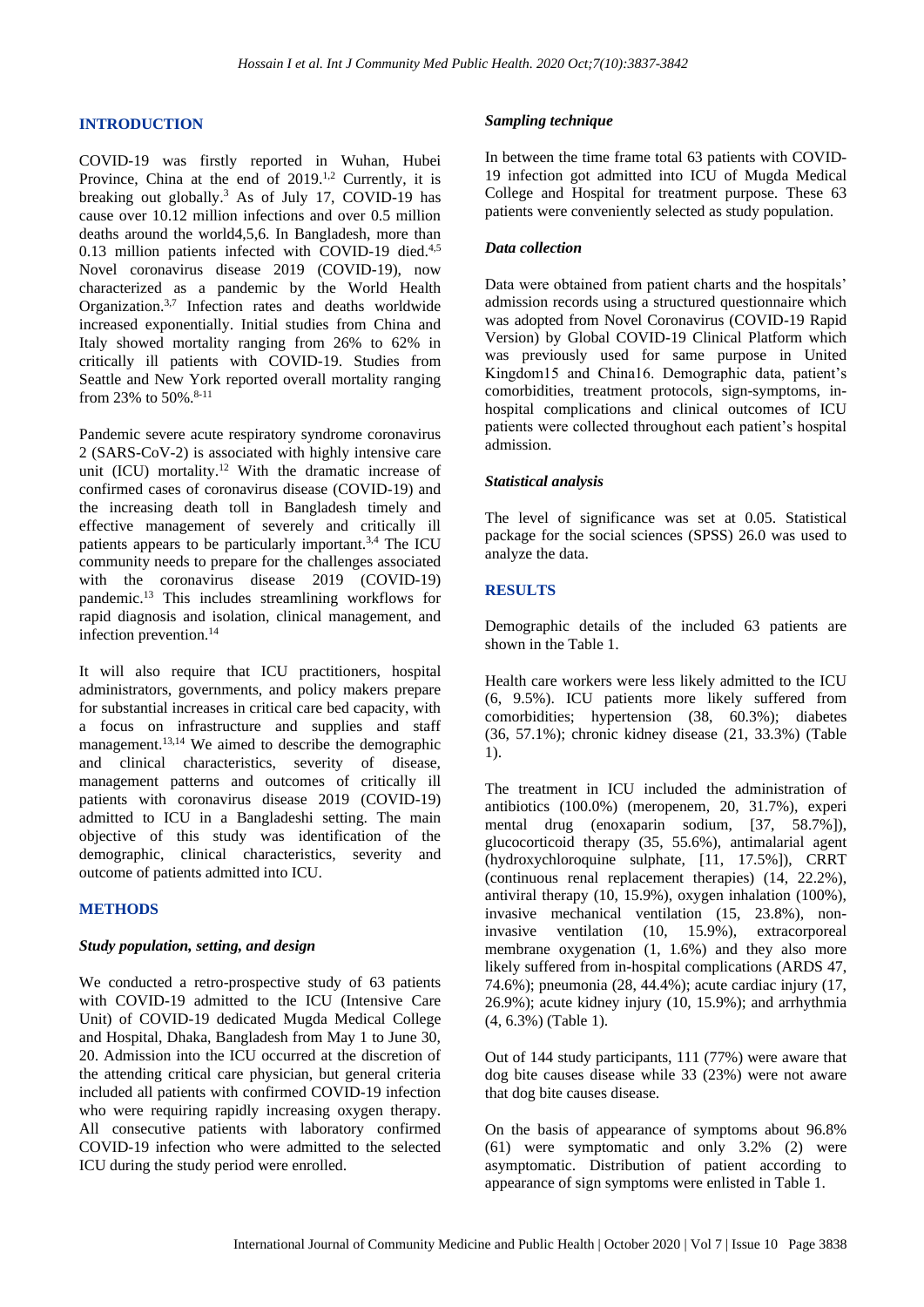#### **Table 1: Baseline characteristics, complications and outcome of COVID-19 patients admitted to ICU (n=63).**

| <b>Traits</b>                   | N(%)       |
|---------------------------------|------------|
| <b>Infection</b>                |            |
| Health care workers             | 6(9.5)     |
| <b>Signs and symptoms</b>       |            |
| Fever                           | 37(58.7)   |
| Fatigue                         | 33(52.4)   |
| Shortness of breath             | 58 (92.1)  |
| Lower chest in drawing          | 36(57.1)   |
| Dry cough                       | 35 (55.6)  |
| Cough with sputum               | 7(11.1)    |
| Cough with hemoptysis           | 2(3.2)     |
| Runny nose                      | 3(4.8)     |
| Wheezing                        | 5(7.9)     |
| Chest pain                      | 16(25.4)   |
| Muscle ache                     | 16(25.4)   |
| Diarrhoea                       | 15(23.8)   |
| Sore throat                     | 28 (44.4)  |
| <b>Comorbidities</b>            |            |
| Hypertension                    | 38 (60.3)  |
| <b>Diabetes</b>                 | 36(57.1)   |
| Cardiovascular disease          | 13 (20.6)  |
| Chronic pulmonary disease       | 1(1.6)     |
| Asthma                          | 12 (19.0)  |
| Malignancy                      | 1(1.6)     |
| Chronic kidney disease          | 21 (33.3)  |
| Chronic liver disease           | 0(0.00)    |
| <b>Treatments</b>               |            |
| Antiviral therapy               | 10(15.9)   |
| Antibiotic treatment            | 63 (100.0) |
| Glucocorticoid therapy          | 35(55.6)   |
| Antimalarial therapy            | 11(17.5)   |
| Experimental therapy            | 37(58.7)   |
| (Enoxaparin Sulphate)           |            |
| Angiotensin II receptor blocker | 26 (41.3)  |
| Oxygen inhalation               | 63 (100.0) |
| Noninvasive ventilation         | 10(15.9)   |
| Invasive mechanical ventilation | 15(23.8)   |
| Isotropes/Vasotropes            | 15 (23.8)  |
| Extracorporeal membrane         | 1(1.6)     |
| oxygenation                     |            |
| <b>CRRT</b>                     | 14(22.2)   |
| <b>Prone Position</b>           | 16(25.4)   |
| <b>Complications</b>            |            |
| Shock                           | 19 (30.2)  |
| <b>ARDS</b>                     | 47 (74.6)  |
| Pneumonia                       | 28 (44.4)  |
| Cardiac arrest                  | 13 (20.6)  |
| Arrhythmia                      | 7(38.9)    |
| Acute kidney injury             | 10(15.9)   |
| Anemia                          | 5(7.9)     |
| Electrolyte imbalance           | 3(4.8)     |

All patients were isolated. The reasons for admission included increase breathing rate >20 breaths/min (62, 98.4%) which is considered as abnormal breathing rate and indicated for emergency by World Health Organization (WHO), oxygen saturation <90% (46, 76.19%) which is considered as clinical emergency by WHO and combined shock (19, 30.2%) and/or acute renal failure (10, 15.9%). Most of the ICU patients were older male (30, 65.3%) and most of them were 70 or above years of age group (17, 37.0%) followed by 60-69 years of age group (13, 28.3%) (Table 2).

# **Table 2: Distribution of gender/sex according to age of patient.**

| Age          |             | <b>Gender/sex of the patient</b> |                      |
|--------------|-------------|----------------------------------|----------------------|
| category     | <b>Male</b> | <b>Female</b>                    | <b>Total</b><br>N(%) |
| in years     | N(%)        | N(%)                             |                      |
| < 18         | 2(4.3)      | 0(0.0)                           | 2(3.2)               |
| 18-39        | 1(2.2)      | 6(35.3)                          | 7(11.1)              |
| 40-50        | 4(8.7)      | 2(11.8)                          | 6(9.5)               |
| 50-59        | 9(19.6)     | 3(17.6)                          | 12(19.0)             |
| 60-69        | 13(28.3)    | 5(29.4)                          | 18 (28.6)            |
| >70          | 17(37.0)    | 1(5.9)                           | 18 (28.6)            |
| <b>Total</b> | 46          | 17                               | 63                   |

Majority time lapse (in days) between appearance of symptoms and hospital admission were both 4 and 6 days (12, 19.0%) (Table 3).

# **Table 3: Time lapse (days) between appearance of symptoms and hospital admission.**

| <b>Appearance of</b><br>symptoms | <b>Days</b>    |                | <b>Frequency Percentage</b> |
|----------------------------------|----------------|----------------|-----------------------------|
| Symptomatic                      | 0              | $\mathbf{1}$   | 1.6                         |
|                                  | 1              | 3              | 4.8                         |
|                                  | 2              | $\overline{4}$ | 6.3                         |
|                                  | 3              | 8              | 12.7                        |
|                                  | $\overline{4}$ | 12             | 19.0                        |
|                                  | 5              | 8              | 12.7                        |
|                                  | 6              | 12             | 19.0                        |
|                                  | 7              | 6              | 9.5                         |
|                                  | 9              | 3              | 4.8                         |
|                                  | 10             | 2              | 3.2                         |
|                                  | 11             | 1              | 1.6                         |
|                                  | 12             | 1              | 1.6                         |
| Total                            |                | 61             | 96.8                        |
| <b>Asymptomatic</b>              |                | 2              | 3.2                         |
| <b>Total</b>                     |                | 63             | 100                         |

In majority cases (38, 60.3%) patients were directly admitted into ICU (Table 4).

Forty-Eight patients died (discharge mortality, 76.2%), and fourteen patients were discharged alive from the ICU with a rate of 22.2%. One patient transferred (Palliative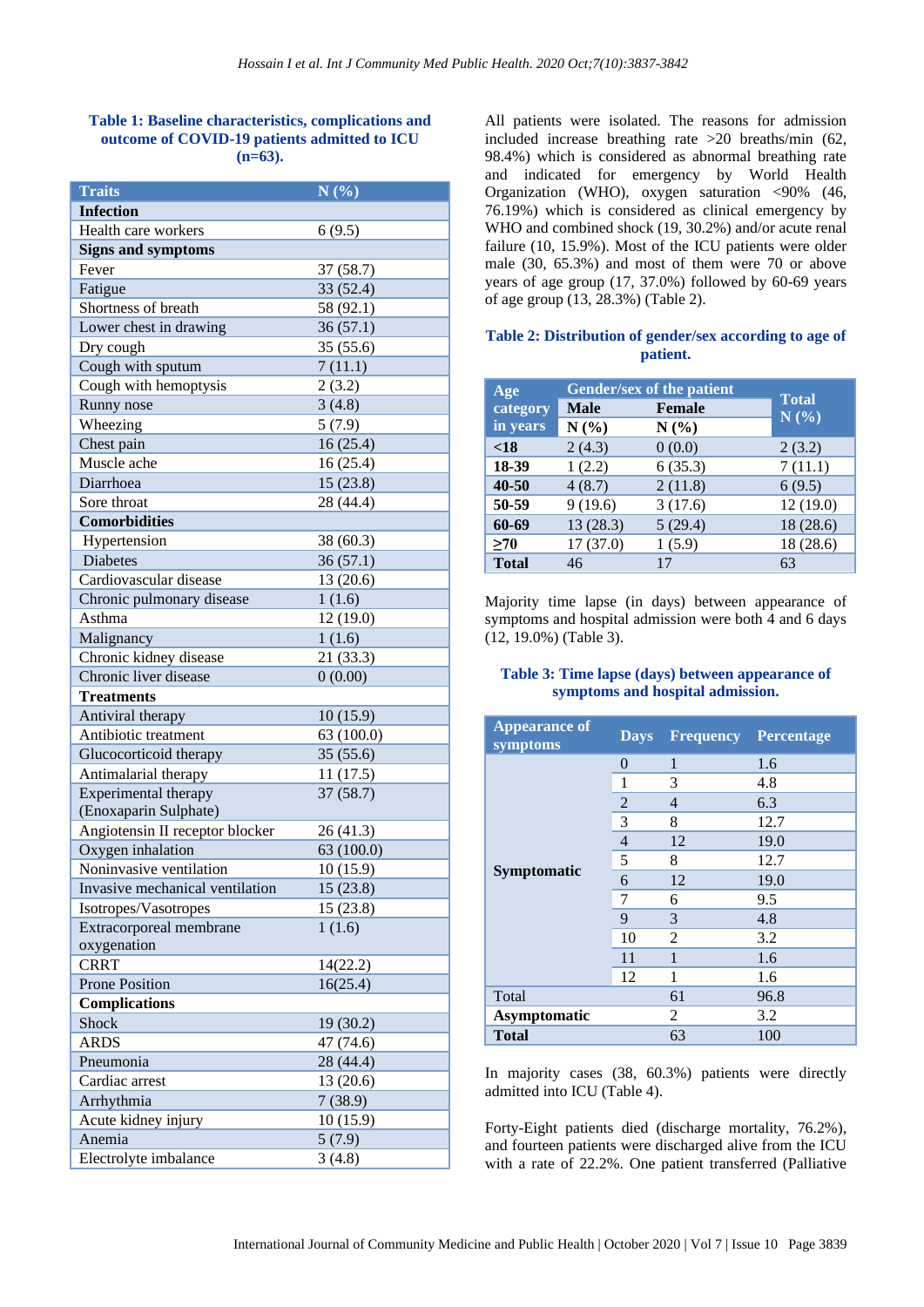discharge, 1.6%) to other facilities for palliative care purpose (Table 1).

Majority patients were passed away before performing the second (42, 66.67%) and third (48, 76.19%) COVID-19 test respectively (Table 5).

#### **Table 4: Time gap (days) between hospital admission and ICU admission.**

| <b>Days</b>             | <b>Frequency</b> | Percentage |
|-------------------------|------------------|------------|
| $\boldsymbol{0}$        | 38               | 60.3       |
| $\mathbf{1}$            | 7                | 11.1       |
| $\mathbf{2}$            | 3                | 4.8        |
| $\overline{\mathbf{4}}$ | $\overline{2}$   | 3.2        |
| 5                       | $\overline{2}$   | 3.2        |
| 7                       | $\overline{2}$   | 3.2        |
| 8                       | 3                | 4.8        |
| 9                       | 3                | 4.8        |
| 10                      | 1                | 1.6        |
| 12                      | 1                | 1.6        |
| 19                      |                  | 1.6        |
| <b>Total</b>            | 63               | 100        |

# **Table 5: Relationship between COVID-19 second and third test result with health outcome.**

|                            | <b>Health related outcome of</b><br>respondents |              |                                |  |
|----------------------------|-------------------------------------------------|--------------|--------------------------------|--|
| $COV$ ID-19<br>test result | <b>Discharge</b><br>alive                       | <b>Death</b> | <b>Palliative</b><br>discharge |  |
|                            | N(%)                                            | N(%)         | N(%)                           |  |
| <b>Second test result</b>  |                                                 |              |                                |  |
| Positive                   | 1(1.59)                                         | 3(4.76)      | 0(0.0)                         |  |
| Negative                   | 13(20.63)                                       | 3(4.76)      | 1(1.59)                        |  |
| Not done                   | 0(0.0)                                          | 42 (66.67)   | 0(0.0)                         |  |
| Third test result          |                                                 |              |                                |  |
| Negative                   | 9 (14.29)                                       | 0(0.0)       | 0(0.0)                         |  |
| Not done                   | 5(7.94)                                         | 48 (76.19)   | 1(1.59)                        |  |

## **DISCUSSION**

The SARS-CoV-2 pandemic is perhaps the most devastating global event in modern medicine. Physicians and scientists are struggling for therapies to mitigate this disease. Our results suggest that ICU patients suffer at admission from more comorbidities and develop many complications due to hospitalization. We found that among 63 ICU admitted patients 76.2% died. A previous study including 138 patients with COVID-19 showed that 4.3% died during treatment in ICU.<sup>19</sup> Another study reported about 11.0% mortality rate of COVID-19 patient during treatment under ICU.<sup>20</sup> Another study in New York showed that, among 373 patients who were treated in the intensive care unit (ICU), 12.2% receiving invasive mechanical ventilation, and 21% had died21. In United Kingdom as of 3rd April, based on a sample of 690 patients with confirmed COVID-19 for which intensive

care support required found 50.1% have been died during treatment in ICU.<sup>22</sup> In Bangladesh, Mugda Medical College and Hospital is one of the major tertiary teaching hospitals and is responsible for the treatment of critically ill patients with COVID-19. Thus, this study might represent the more severe COVID-19 patients and the rates of death and ICU admission may be overestimated. A recent study showed that only 5% of the included COVID-19 patients were admitted to ICU and 1.36% succumbed1. In our study majority of the patient were directly admitted into ICU. The physicians at the study hospital have administered targeted therapies for COVID-19. SARS-CoV-19 is a beta coronavirus, as are SARS and Middle East respiratory syndrome (MERS) coronoviridae. <sup>23</sup> Drugs such as antibiotics, antiviral, antimalarial, and corticosteroids, have been used in patients with SARS or MERS, with controversial efficacy.<sup>24</sup> Chloroquine and hydroxyl chloroquine are anti-malarial drugs that have demonstrated in-vitro efficacy against COVID-19 by an as yet not fully understood mechanism. 23,24 Hydroxy-chloroquine might be preferred as it has fewer side effects than chloroquine, but have neither have yet demonstrated efficacy in infected patients. $24$  The patients in our study presented with respiratory symptoms similar to those of patients described in reports from China, which indicates a common host response to SARS-CoV-2. Shortness of breath was the most common presenting symptom, as it was in reports from China, and the mean duration of symptoms before ICU admission was 1 week1.

Only half the patients had fever at the time of hospital admission, which suggests that fever may not be a useful criterion to determine the severity of illness and that diagnostic algorithms that require fever for COVID-19 testing may delay diagnosis. The majority of patients had chronic illnesses before their admission to the ICU, most commonly diabetes mellitus and chronic kidney disease. Hypertension was common on hospital admission, as it was in reports from China. 24,25

#### **CONCLUSION**

We describe the early ICU experience of patients with COVID-19 in the Dhaka region in Bangladesh. Patients often received non-invasive ventilation as well as invasive, with several adjunctive therapies such as prone position ventilation. This early experience of the COVID-19 pandemic in Bangladesh resembles the experience in other countries, with high mortality for patients requiring care in the ICU. Patients with coexisting conditions and older age are at risk for severe disease and poor outcomes after ICU admission. Better information is needed to inform care for these challenging patients. Our findings also highlight the importance of planning for mass critical care along with central oxygen supply system as the need for ICU care and ventilator support to treat patients with COVID-19 grows rapidly in Bangladesh. We did not approach patients to obtain additional history or biologic samples for laboratory measurement.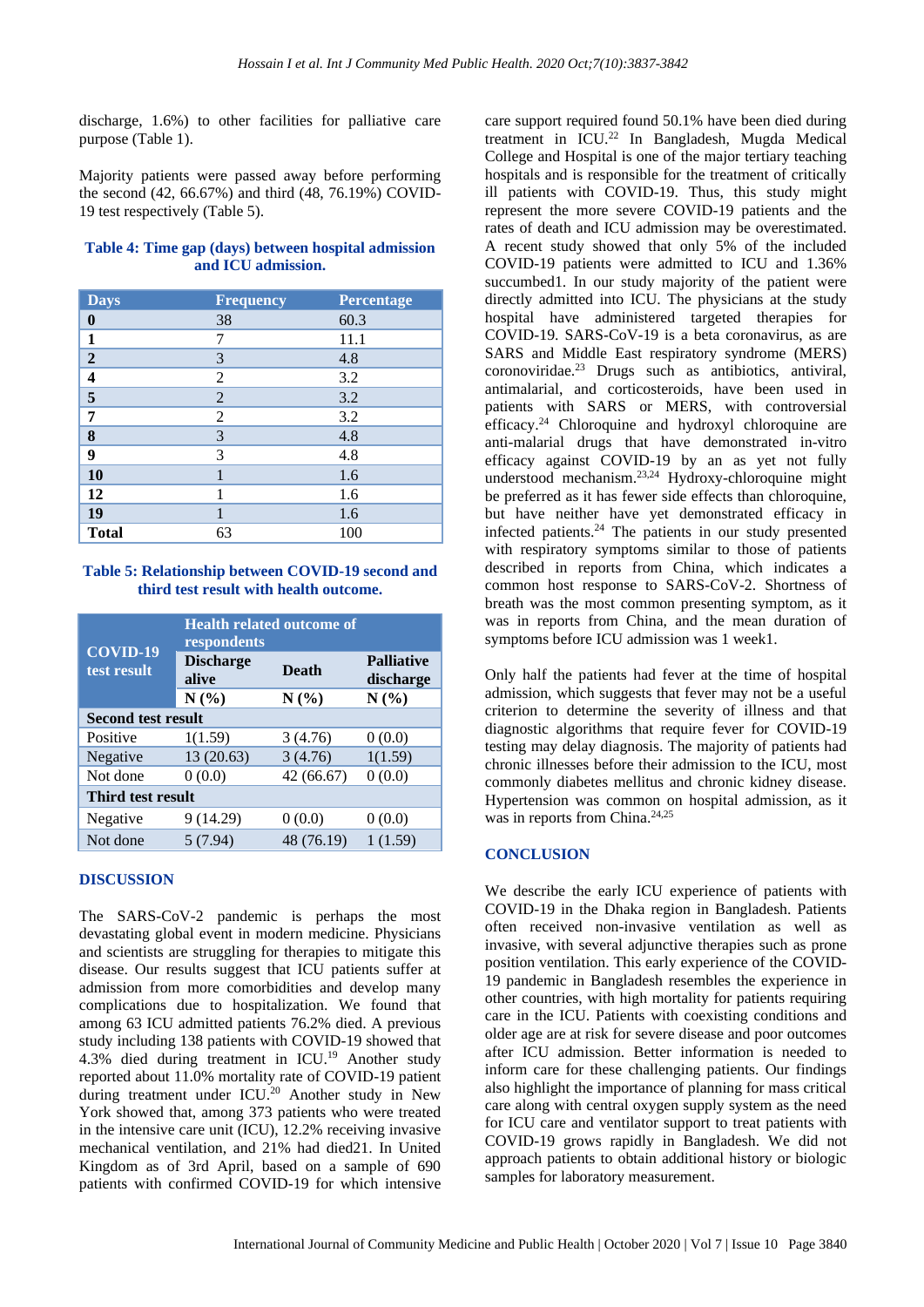#### **ACKNOWLEDGEMENTS**

We would like to thank all of our colleagues and other personnel of National Institute of Preventive and Social Medicine (NIPSOM), Mugda Medical College (MuMC) for their constructive cooperation. In addition, we would like to thank all of our co-authors for their valuable contribution for this work. We also acknowledge all of those helping hands, as without their valuable contribution this work couldn't see the light of success.

#### *Funding: No funding sources*

*Conflict of interest: None declared*

*Ethical approval: The study was approved by the institution's ethical committee (Institutional Review Board) at Mugda Medical College Hospital, Bangladesh (Memo No/MUMC/2020/623).*

# **REFERENCES**

- 1. Guan WJ, Ni ZY, Hu Y, Liang WH, Ou CQ, He JX, et al. Clinical characteristics of 2019 novel coronavirus infection in China. medRxiv. 2020
- 2. Huang C, Wang Y, Li X, Ren L, Zhao J, Hu Y, et al. Clinical features of patients infected with 2019 novel coronavirus in Wuhan, China. Lanc. 2020;395:497-506.
- 3. Coronavirus disease (COVID-19) pandemic, The World Health Organization (WHO), available at: https://www.who.int/emergencies/diseases/novelcoronavirus-2019. Accessed on 10 June 2020.
- 4. Novel Corona Virus 2019 Update, World-O-Meter, Available at: https://www. worldometers.info/. Accessed on 02 July 2020
- 5. Daily Live Updates of Corona Virus: Aljazeera Television, Available at: [https://www.aljazeera.com](https://www.aljazeera.com/) /news/2020/06/eu-bar-travellers-brazil-coronaviruslive-updates-200627002953075.html. Accessed on 02 July 2020.
- 6. Coronavirus India Live Updates, The India Express, Available at: <https://indianexpress.com/article/> india/coronavirus-india-news-live-updates-covid-19 tracker-corona-cases-in-india-today-updatelockdown-extension-state-wise-latest-news-tamilnadu-delhi-6479588/. Accessed on 02 July 2020.
- 7. WHO director-general's opening remarks at the media briefing on COVID-19-11 March 2020. Geneva: World Health Organization. Available at: www.who.int/dg/speeches/detail/who-directorgeneral-s-opening-remarks-at -the-media-briefingon-covid-19---11-march-2020. Accessed 11 March 2020.
- 8. Wadhera RK et al. Variation in COVID-19 hospitalizations and deaths across New York City boroughs. JAMA. 2020;323(21):2192.
- 9. Grasselli G, Zangrillo A, Zanella A, Antonelli M, Cabrini L, Castelli A. Baseline Characteristics and Outcomes of 1591 Patients Infected With SARS-CoV-2 Admitted to ICUs of the Lombardy Region, Italy. J Americ Medi Assoc. 2020;1-8.
- 10. Yang X, Yu Y, Xu J, Shu H, Liu H, Wu Y, et al. Clinical course and outcomes of critically ill patients with SARS-CoV-2 pneumonia in Wuhan, China: a single-centered, retrospective, observational study. Lanc Respirat Medici. 2020.
- 11. Richardson S, Hirsch JS, Narasimhan M, Crawford JM, McGinn T, Davidson KW. Presenting Characteristics. Comorbidities, and Outcomes Among. 2020;5700.
- 12. Lai CC, Shih TP, Ko WC, Tang HJ, Hsueh PR. Severe acute respiratory syndrome coronavirus 2 (SARS-CoV-2) and coronavirus disease-2019 (COVID-19): The epidemic and the challenges. Int J Antimicrob Agents. 2020;55(3):105924.
- 13. Qiu H, Tong Z, Ma P, Hu M, Peng Z, Wu W, et al. Intensive care during the coronavirus epidemic. Intensi Care Med. 2020;46:576-78
- 14. ICU Care Management Challenges and Recommendations for COVID-19, Infectious Disease Advisor, Available at: [https://www](https://www/) .infectiousdiseaseadvisor.com/home/topics/covid19 /icu-care-management-challenges-and-recommen dations-for-covid-19/ Accessed on: 19 July 2020
- 15. Docherty AB, Harrison EM, Green CA, Hardwick HE, Pius R, Norman L, et al. Features of 20 133 UK patients in hospital with covid-19 using the ISARIC WHO Clinical Characterisation Protocol: prospective observational cohort study. Briti J Medic. 2020;369.
- 16. Fei Zhou (2020) Clinical Course and Risk Factors for Mortality of Adult in Patients with COVID-19 in Wuhan, China: A Retrospective Cohort Study. J Med Stud Res. 3:015.
- 17. The World Health Organization (WHO), Inspire: A New Perspective on Respiratory Rate Monitoring. Available at: [https://www.who.int/medical\\_devices/](https://www.who.int/medical_devices/) Sat\_pm\_INN\_7\_SCRIPT .pdf?ua=1. Accessed on 03 June 2020.
- 18. The World Health Organization (WHO), Pulse Oximetry Training Manual. Available at: https://www.who.int/patientsafety/safesurgery/pulse oximetry/whopspulse\_oxymetry\_training\_manual\_e n.pdf?ua=1. Accessed on 10 June 2020.
- 19. Wang D, Hu B, Hu C, Zhu F, Liu X, Zhang J, et al. Clinical characteristics of 138 hospitalized patients with 2019 novel coronavirus-infected pneumonia in Wuhan, China. J Americ Medic Assoc. 2020.
- 20. Chen N, Zhou M, Dong X, Qu J, Gong F, Han Y, et al. Epidemiological and clinical characteristics of 99 cases of 2019 novel coronavirus pneumonia in Wuhan, China: a descriptive study. Lanc. 395: 507-13.
- 21. Walker M., High Mortality Rate in Intubated COVID-19 Patients in NYC (2020), Medpage Today. Available at: [https://www.medpagetoday.](https://www.medpagetoday/) com/infectiousdisease/covid19 /86101. Accessed on 05 May 2020.
- 22. Covid-19 in the UK: intensive care survival rate, Available at: https://www.statista .com/chart/